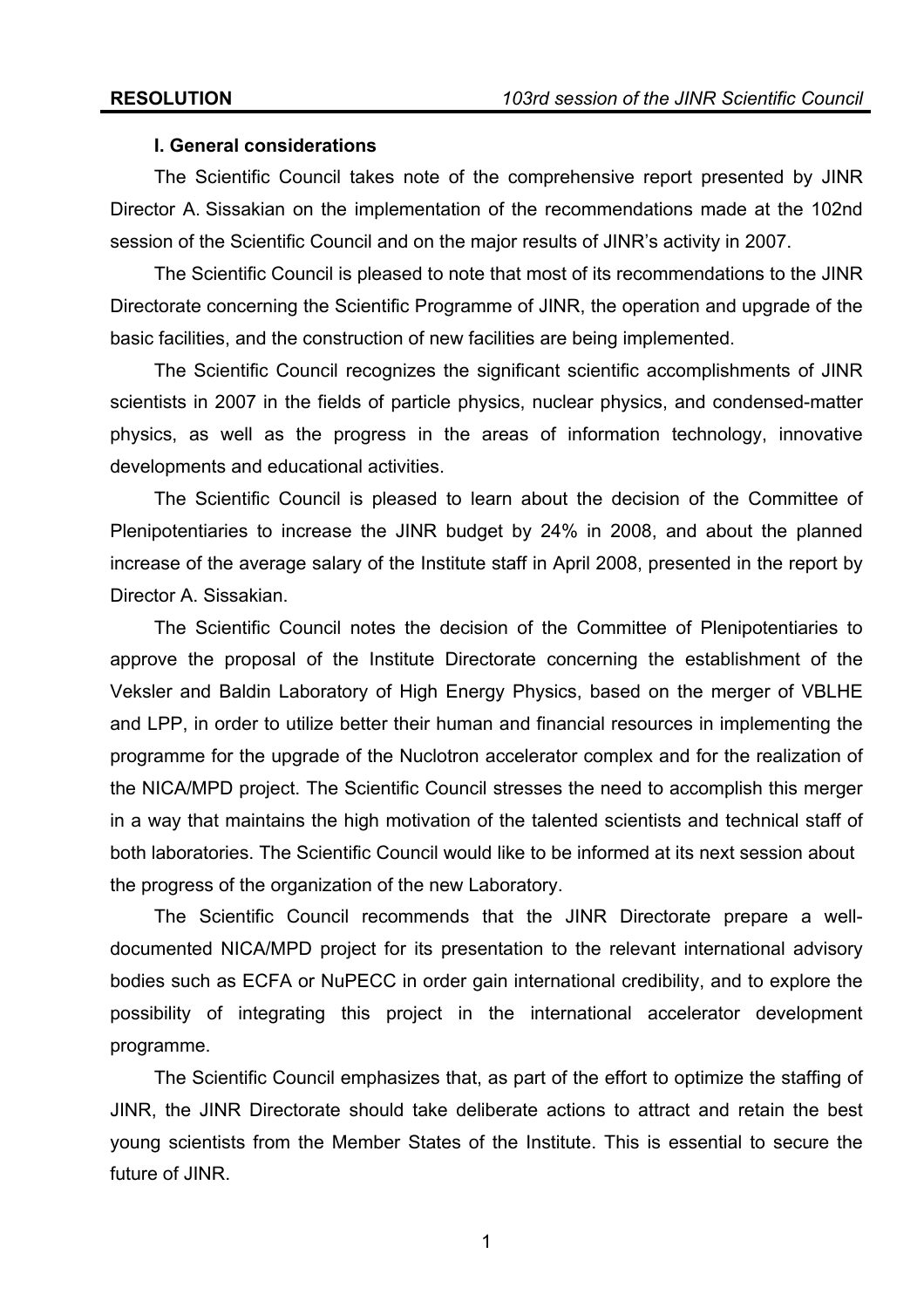The Scientific Council appreciates the efforts of the Directorate towards optimization of the JINR partnership programme with research laboratories of the Member States and other countries, as well as international scientific research organizations, based on their enhanced involvement in the research activities at Dubna and on attraction of investments for the development of the JINR basic facilities.

The Scientific Council notes the importance of the agreements signed by JINR, in December 2007, with the Russian Academy of Sciences, the M. Lomonosov Moscow State University, and the National Academy of Sciences of Ukraine, concerning further development of cooperation in the areas of scientific research and education.

The Scientific Council notes with interest the plan being considered by the Institute Directorate together with the Russian Research Centre "Kurchatov Institute" concerning the establishment, in Dubna, of a JINR-based International Nanotechnology Centre of the Member States, and expects reports on its scientific aspects as this plan develops.

# **II. Considerations concerning the operation and development of the JINR basic facilities**

 The Scientific Council highly appreciates the strong emphasis being placed by the directorates of JINR and its laboratories on the operation and development of the JINR basic facilities.

The Scientific Council takes note of the progress reports on current activities: "Operation of the facilities in 2007" presented by JINR Chief Engineer G. Shirkov, "Status of modernization of the IBR-2 reactor" presented by FLNP Chief Engineer A. Vinogradov, "Development of the neutron spectrometer complex for the IBR-2M reactor" presented by FLNP Condensed Matter Department Head A. Balagurov, "Development of the FLNR cyclotron complex" presented by FLNR Chief Engineer G. Gulbekian, "IREN: status and schedule" presented by FLNP Deputy Director V. Shvetsov, "Nuclotron-M project" presented by JINR Deputy Chief Engineer G. Trubnikov, and "Activity for the NICA/MPD project" presented by VBLHE Director V. Kekelidze.

The Scientific Council congratulates the IBR-2 reactor team for its progress in modernizing the reactor, and appreciates the progress made in recovering from the accident to the IREN klystron. The Scientific Council also appreciates the progress being made in the Nuclotron-M upgrade programme and the planning for the NICA/MPD project.

2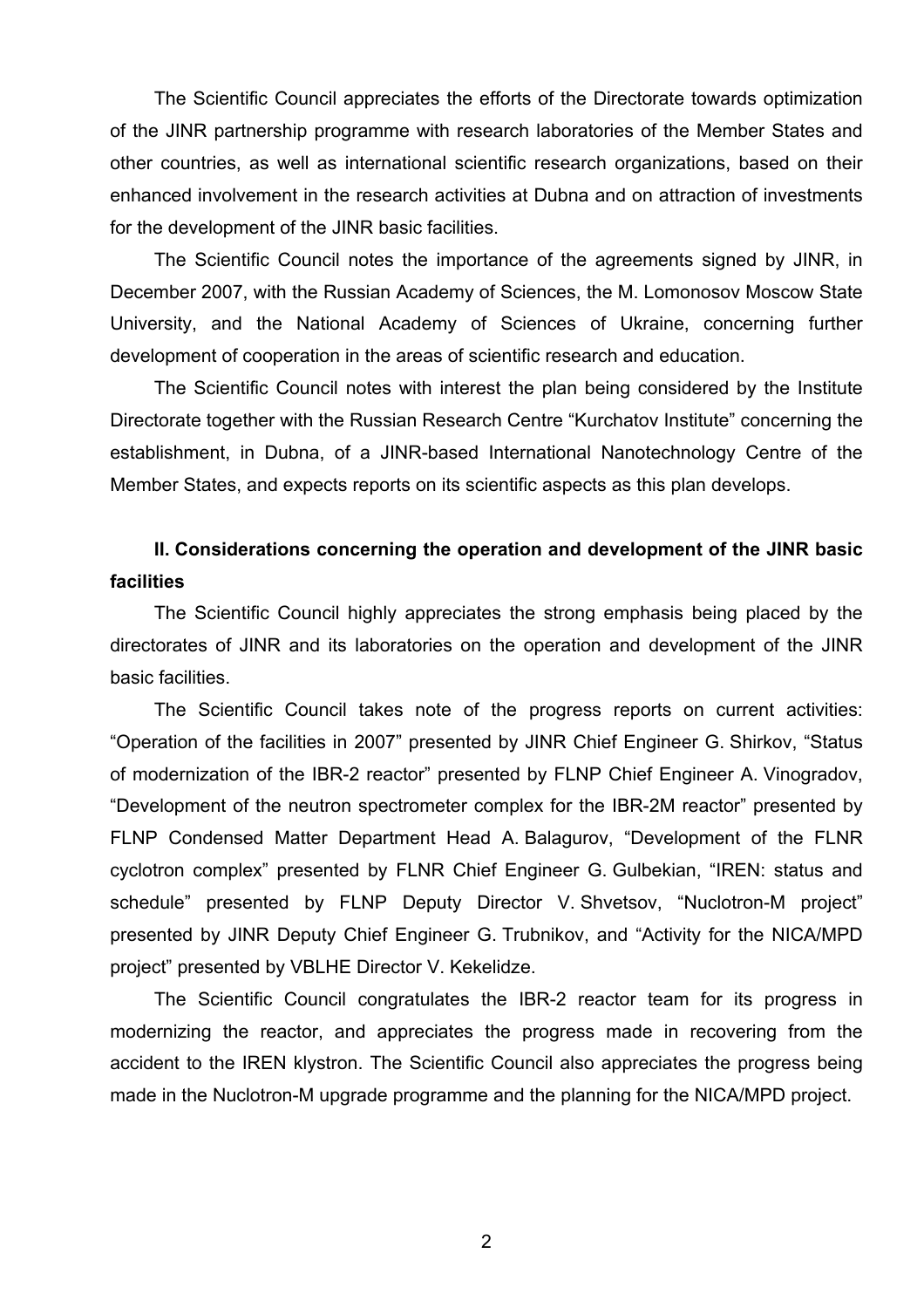#### **III. JINR–CERN cooperation**

The Scientific Council appreciates the long-standing and close cooperation between JINR and the European Organization for Nuclear Research (CERN). JINR has been successfully involved in many particle-physics research programmes at CERN in the past, and has been participating broadly in the LHC project, fulfilling its important obligations for the ATLAS, CMS, and ALICE experiments. In addition, JINR and CERN also have several common educational projects, including the organization of the European Schools of High-Energy Physics, conferences, workshops and exhibitions, in particular the joint exhibition "Science Bringing Nations Together".

The Scientific Council takes note of the information, presented by JINR Chief Scientific Secretary N. Russakovich, about the preparatory work on the JINR–CERN partnership programme for the next five years.

The Scientific Council looks forward to the continuation of the mutually beneficial collaboration between these two international organizations.

#### **IV. Plans for JINR's participation in the FAIR project**

The Scientific Council notes the importance of the agreement signed by 11 participating countries (including Russia and some other Member States of JINR) about the start-up of the joint realization of the FAIR project in Darmstadt.

The Scientific Council takes note of the reports on the plans for JINR's participation in the FAIR project, presented by VBLHE Deputy Director A. Kovalenko and DLNP Director A. Olchevski, concerning accelerator technology, spectrometers and physics issues.

The Scientific Council encourages further development of these activities, especially taking into account the complementarities of the FAIR and NICA projects, expecting synergies between them. The Scientific Council recognizes that JINR possesses much expertise applicable to the FAIR project, and urges that the appropriate balance be maintained between the NICA and FAIR projects.

## **V. Recommendations in connection with the PACs**

The Scientific Council concurs with the recommendations made by the PACs at their January 2008 meetings as reported at this session by Professors J. Nassalski, W. Greiner, and W. Nawrocik.

## Particle Physics Issues

The Scientific Council endorses the main lines of the JINR Programme of Particle and Relativistic Nuclear Physics Research proposed by the laboratories for the period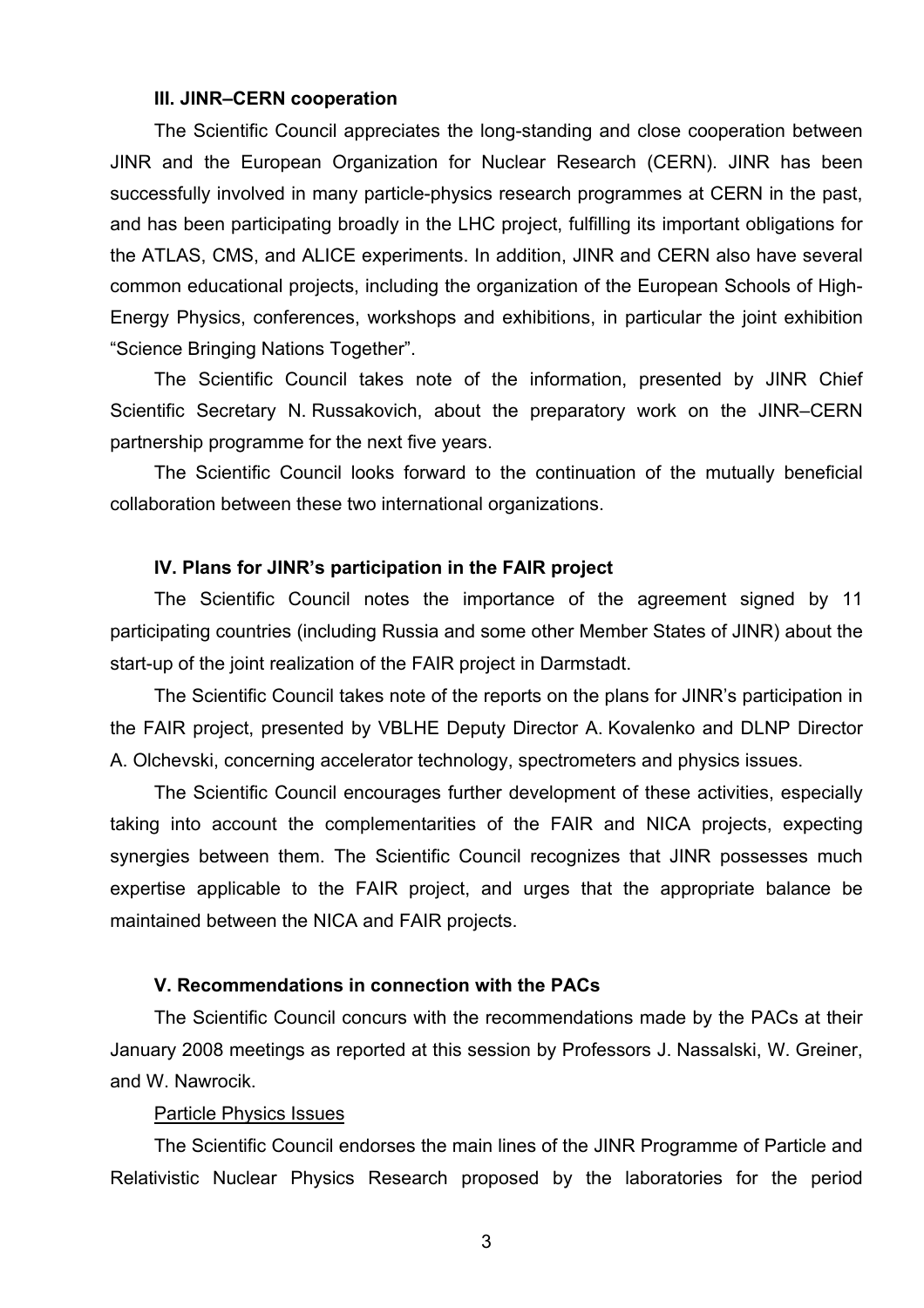2008–2010 in accordance with the main provisions of the updated road map.

The Scientific Council appreciates the proposals made by BLTP for the programme targeting new physics searches in experiments at the LHC. It also supports the BLTP's proposals for the physics programmes of LHC experiments, as well as enhanced participation of this Laboratory in the modelling and future interpretation of LHC experimental data. The Scientific Council also notes the important role of BLTP in the preparation of the scientific part of the NICA/MPD project and recommends that this activity be continued.

 The Scientific Council highly appreciates the work done by the Independent Expert Panel for the Nuclotron-M project, chaired by Professor B. Sharkov (ITEP, Moscow), which prepared a comprehensive review of this project for discussion by the PAC. The Scientific Council concurs with the PAC's recommendation to approve the Nuclotron-M project for execution by the end of 2010.

 The Scientific Council strongly endorses the PAC's recommendation that the Directorate appoint a standing Machine Advisory Committee, comprised of independent experts, for the Nuclotron-M/NICA accelerator complex. This committee should meet two times per year to review progress towards achieving the milestones of the Nuclotron-M upgrade, and the chairman of this advisory committee should make regular reports to the Directorate and the PAC.

The Scientific Council looks forward to further elaboration of the compelling spin and heavy-ion physics programmes that will be accomplished at NICA. This should be documented in a white paper suitable for international review.

 The Scientific Council also looks forward to hearing from the PAC the report it has commissioned from the particle physics community on its experience in using the JINR Central Information and Computing Centre.

The Scientific Council supports the recommendations of the PAC on the continuation of the current activities beyond 2007, as outlined in the PAC report.

The Scientific Council shares the concern of the PAC that its recommendation, taken as early as November 2002, to include the procedure for treating requests for extensions of ongoing experiments in the "JINR Rules of Proposal Preparation", has not yet been implemented and that this procedure has not been defined in the existing rules. The Scientific Council agrees that such extensions should be treated similarly to the approval of new projects, and stresses the importance of implementing this recommendation as it concerns the interests of JINR's three PACs.

4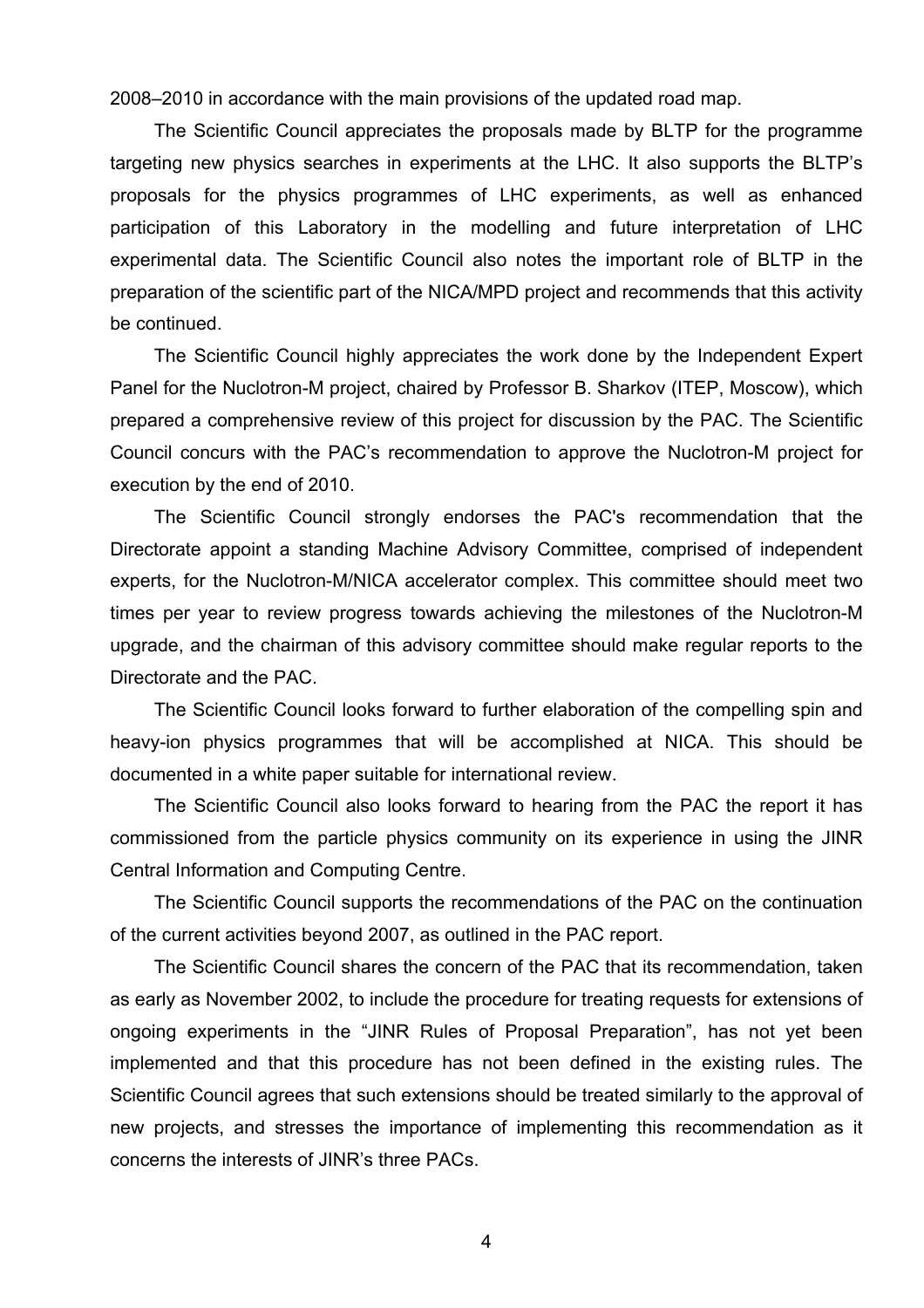## Nuclear Physics Issues

The Scientific Council shares the general statement of the PAC that heavy-ion physics at low and high energy addresses fundamental problems that will require continuing research for several decades. Examples of important applications for practical life and society are provided by tumor therapy with heavy-ion and proton beams.

The Scientific Council endorses the FLNR programme of scientific research in heavyion physics planned for 2008. It supports the continuation of the traditional trends in the studies carried out at the Laboratory, in particular the investigations of chemical properties of superheavy elements, of properties of transfermium elements, light exotic nuclei near and beyond the drip line, and the development of the accelerators and main experimental set-ups of the Laboratory. The Scientific Council appreciates the results of the U400M cyclotron upgrade performed in 2007, which is essential for the acceleration of low-energy beams at this facility. Assembling the new experimental set-ups at the cyclotron U400M will ensure non-stop experiments to study superheavy elements during the modernization of U400 expected at the end of 2009.

The Scientific Council looks forward to achieving the expected results on the completion of the first stage of IREN project in the current year. The parameters of the IREN facility (Phase I) could permit performing accurate measurements of the neutron cross section addressed to astrophysics and medical applications.

The Scientific Council supports the PAC's recommendation on the new project "Deep underwater muon and neutrino detector at Lake Baikal (project BAIKAL)", which aims at increasing the participation of DLNP in many respects including the preparation of the nextgeneration 1 km<sup>3</sup> detector. It considers this activity to be potentially of great importance for the neutrino programme of DLNP, and requests from the PAC a report on its competitiveness in the general world context.

The Scientific Council invites the authors of the LEPTA project to update the research programme at this facility and present it to the PAC for consideration.

#### Condensed Matter Physics Issues

The Scientific Council is pleased to note that work for the modernization of the IBR-2 reactor is well under way and according to schedule. The success of this activity is due to its well-organized management, the commitment and high sense of responsibility of the reactor team, as well as the comprehensive support to the modernization programme that is being given by the FLNP and JINR directorates. The Scientific Council also notes the high level of expertise of the personnel participating in the IBR-2 modernization work and strongly recommends that all necessary actions be taken to preserve the accumulated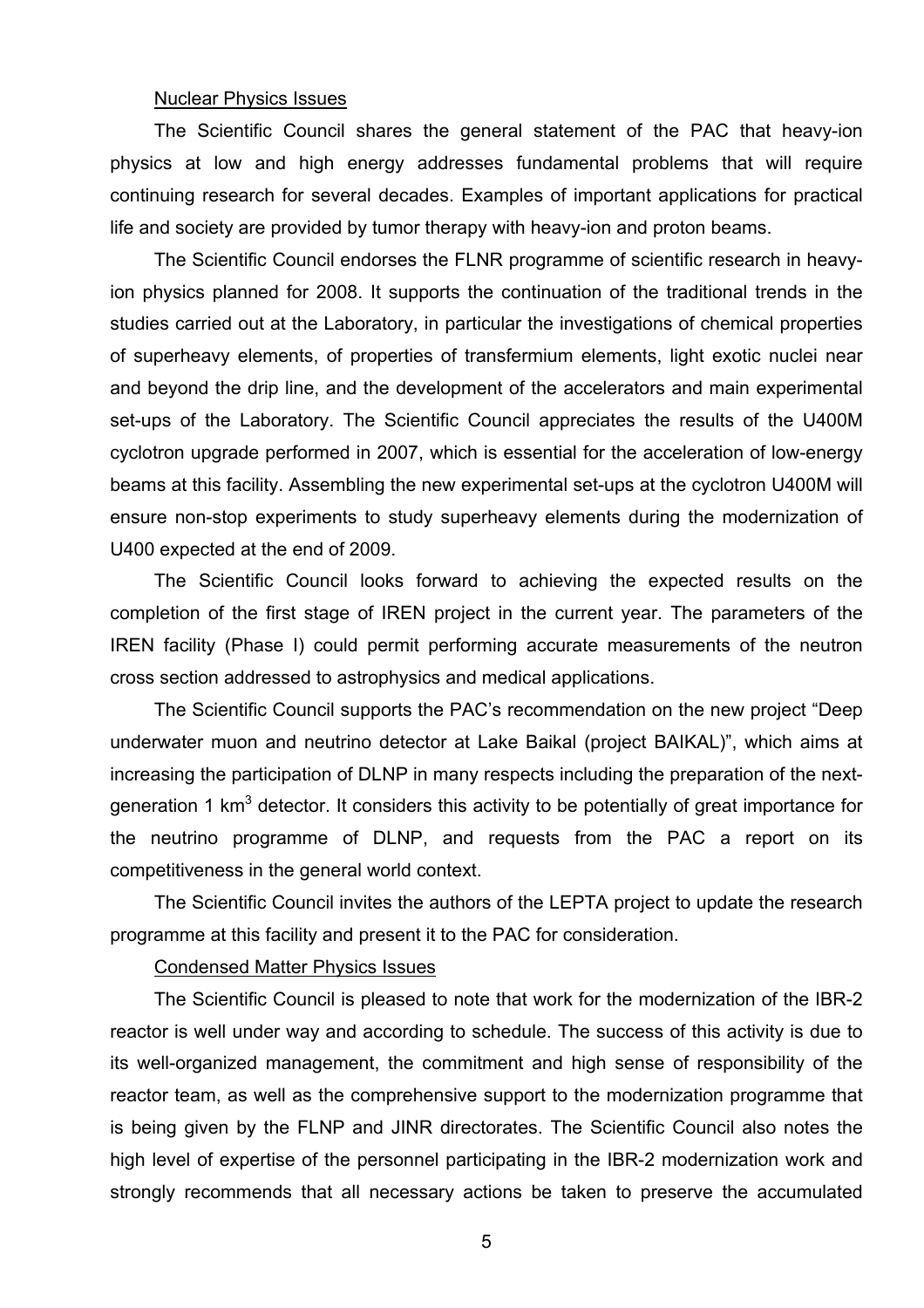experience and to transfer it to younger staff.

The Scientific Council supports the PAC's recommendation on the extension of the theme "Upgrade of the IBR-2 Complex" until 2010 and the plan for the remaining activities at the reactor, taking into account its previous recommendations on the priority work for construction of the complex of cryogenic moderators.

The Scientific Council notes the start in 2007 of the programme for the upgrade of the IBR-2 neutron spectrometer complex. The Scientific Council reiterates its strong recommendation on the adequate organizational and financial support for this programme. Its implementation is extremely important, along with the upgrade of the reactor, to secure the effective and innovative exploitation of the IBR-2M reactor from 2010 onwards.

The Scientific Council appreciates the high level of activities in condensed-matter sciences pursued by FLNP research groups, in spite of the shut-down of the IBR-2 reactor for modernization. In 2007 important scientific results were obtained in the fields of complex magnetic oxides, magnetic fluids, multilayer superconducting films and lipid multilayers, as well as in applied investigations.

The Scientific Council also appreciates the progress in implementing the scientific programme of the Laboratory of Radiation Biology. It notes with interest the ongoing construction of a state-of-the-art confocal microscope by the SOLAR company (Belarus) for LRB. This instrument may be a unique basic facility for a number of JINR Member States in the fields of molecular biology, cell biology, radiation genetics and other applications.

The Scientific Council congratulates the PAC on holding poster sessions with young scientists, and encourages the other PACs to hold similar poster sessions.

#### Common Issues

The Scientific Council appreciates the successful implementation of the Educational Programme pursued by the JINR University Centre. The motivation, education, and attraction of young people for modern science are of vital importance for the future of the Institute. The utmost care for and most active involvement in the education and training process should be a permanent task for the JINR Laboratories and research groups.

 The Scientific Council encourages greater coordination of JINR activities in medical and biological sciences.

#### **VI. General discussion**

The Scientific Council recognizes the great potential of JINR in many scientific areas, and appreciates the efforts of the Directorate and Laboratories in developing facilities in Dubna. There are many areas of research in which JINR has unique capabilities and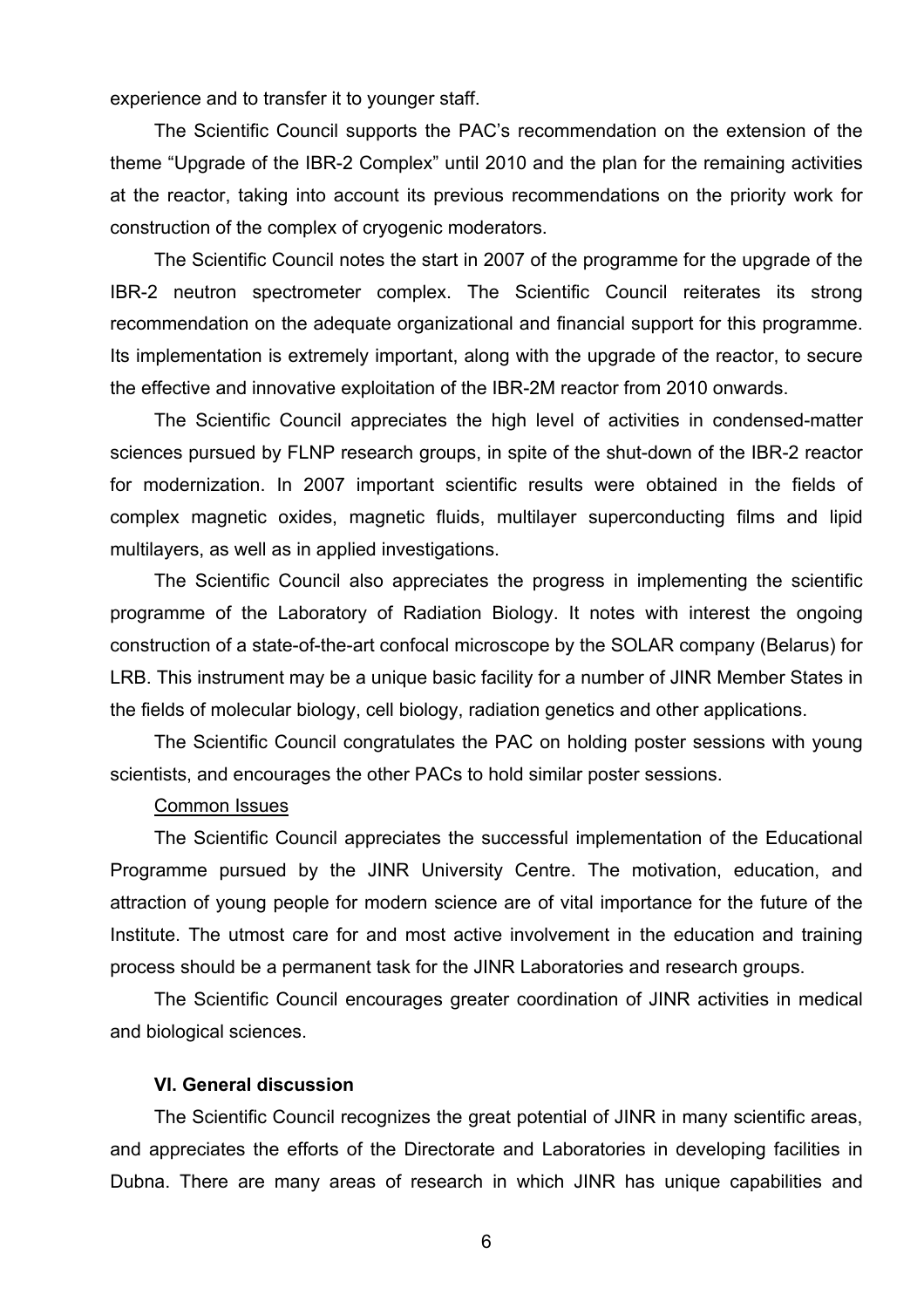possibilities. It urges the Committee of Plenipotentiaries to support these JINR activities.

The Scientific Council stresses the importance of maintaining a healthy balance between JINR's in-house facilities and its collaborations with other laboratories.

In view of the geographical location of JINR and the bulk of its Member States, the Scientific Council encourages the Directorate to seek better integration with other European research programmes and facilities in particle, nuclear and condensed matter physics. To this end, it suggests that the Directorate seek higher visibility in the European physics communities in these areas, and that JINR participate more fully in international coordination bodies such as ECFA and NuPECC.

The Scientific Council urges the Directorate to strengthen its efforts to encourage the largest possible number of qualified candidates to present themselves for election as Directors and Deputy Directors of the Laboratories, who should present to the Scientific Council their visions and management plans for the posts.

The Scientific Council encourages the Directorate to schedule restricted sessions of the Scientific Council, at which only its voting members would be present.

The Scientific Council requests the Directorate to make electronic copies of its documents available prior to its meetings.

## **VII. Memberships of the PACs**

As proposed by the JINR Directorate, the Scientific Council appoints Professors C. Beck (IPHC, Strasbourg, France), V. Ostashko (INR, Kiev, Ukraine), and O. Zimmer (ILL, Grenoble, France) as new members of the PAC for Nuclear Physics for a term of three years. The Scientific Council thanks the outgoing members Professors H. Börner and A. Goverdovski for their very successful work in this PAC.

As proposed by the JINR Directorate, the Scientific Council appoints Professors P. Balgavý (Comenius University, Bratislava, Slovakia), L. Bottyán (KFKI, Budapest, Hungary), F. Currell (Queen's University, Belfast, United Kingdom), V. Kantser (ASM, Chisinau, Moldova), and A. Kuzmin (ISSP, Riga, Latvia) as new members of the PAC for Condensed Matter Physics for a term of three years. The Scientific Council thanks the outgoing members Professors R. Cywinski, F. Macášek, and D. Nagy for their very successful work in this PAC.

The Scientific Council expects to receive at its next session a report on the rotation of members in all the PACs.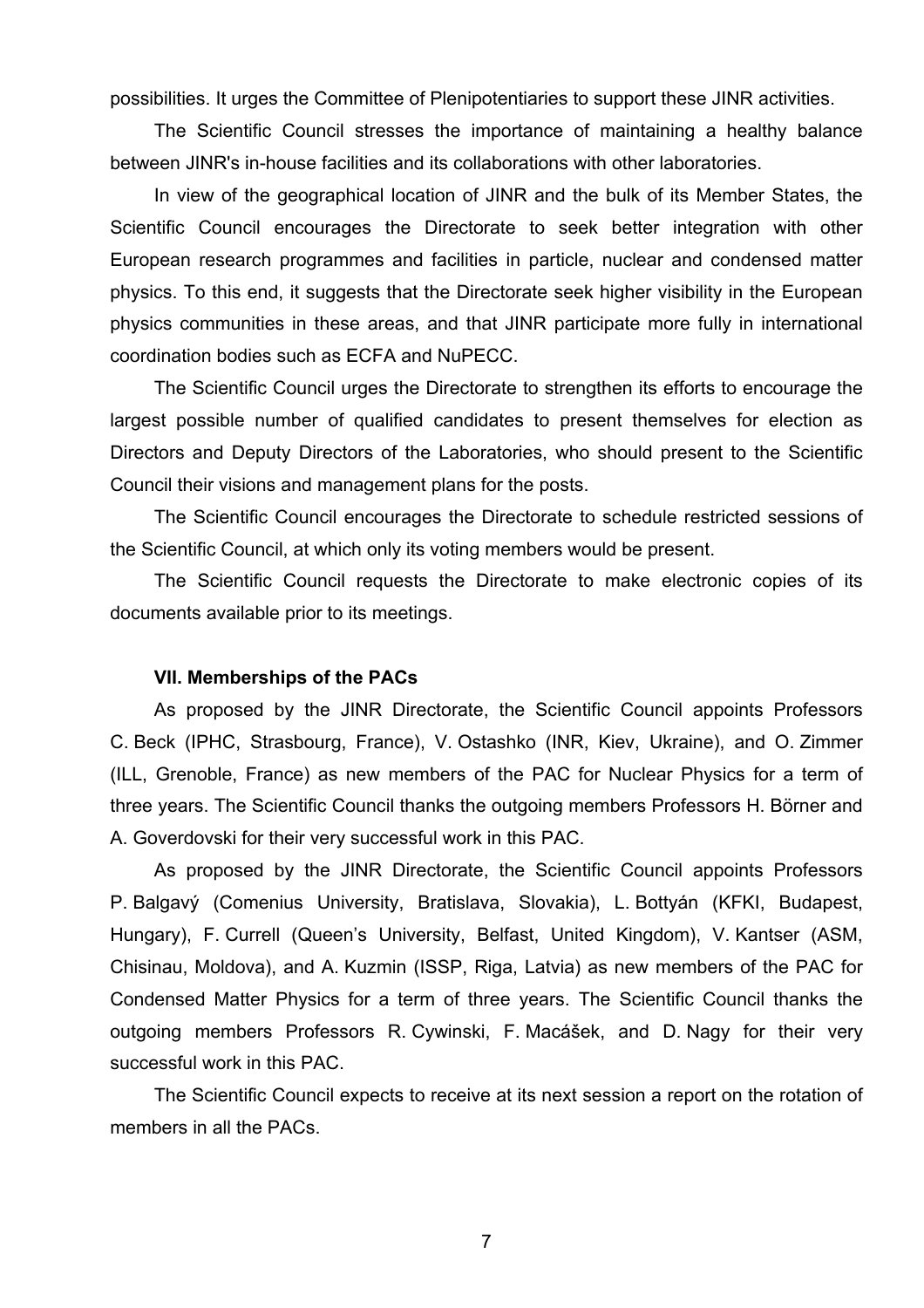## **VIII. Award of the title "Honorary Doctor of JINR"**

The Scientific Council endorses the JINR Directorate's proposal to award the title "Honorary Doctor of JINR" to Professors N. Kroó and H. Vartapetian, in recognition of their outstanding contributions to the advancement of science and the education of young scientists, and congratulates them.

#### **IX. JINR prizes**

The Scientific Council approves the Jury's recommendations on the JINR prizes for 2007 (Appendix).

The Scientific Council congratulates Professor A. Zichichi (INFN, Bologna, and CERN) on being awarded the 2007 B. Pontecorvo Prize for his fundamental contributions to the creation of the largest underground Gran Sasso National Laboratory and to the construction of large-scale facilities for experimental studies of solar and accelerator neutrinos.

## **X. Nominations**

The Scientific Council elected by ballot Professor V. Ivanov as Director of the Laboratory of Information Technologies for a term of five years and Professor F. Šimkovic as Deputy Director of the Bogoliubov Laboratory of Theoretical Physics until the completion of the term of office of the BLTP Director.

The Scientific Council agrees with the proposal of the JINR Directorate to postpone the election for the position of a Deputy Director of the Frank Laboratory of Neutron Physics until one of the future sessions of the Scientific Council.

The Scientific Council announces the vacancy of the position of the Director of the Dzhelepov Laboratory of Nuclear Problems. The election for this position will take place at the 104th session of the Scientific Council.

## **XI. Appreciation**

 At its next meeting in March 2008, the JINR Committee of Plenipotentiaries is to appoint a new membership of the Scientific Council. Completing their five-year terms of duties, the present members of the Scientific Council wish to express their appreciation of the constructive atmosphere prevailing at the Council meetings.